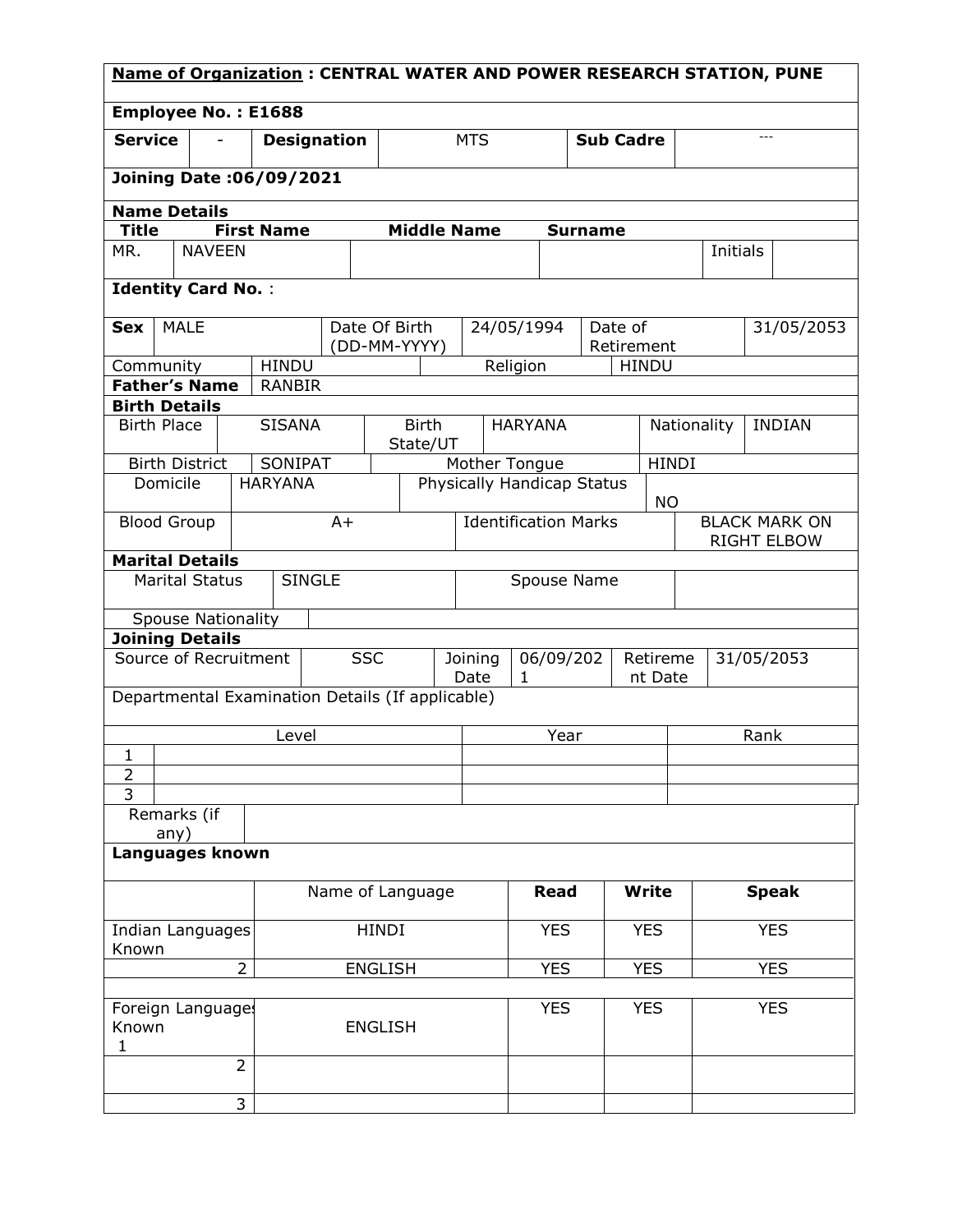## Details of deputation (if applicable)

| Name of the Office | Post held at that<br>time in parent office | Name of post<br>(selected for<br>deputation | Period of deputation |      |  |
|--------------------|--------------------------------------------|---------------------------------------------|----------------------|------|--|
|                    |                                            |                                             | Since                | From |  |
|                    |                                            |                                             |                      |      |  |

## Details of Foreign Visit

| SI.<br>No. | Place of Visit | Date of<br>visit | Post held at<br>that time | Whether it<br>is a<br>personal or<br>official visit | Details of visit |
|------------|----------------|------------------|---------------------------|-----------------------------------------------------|------------------|
|            |                |                  |                           |                                                     |                  |

## Transfer/Posting Detail (if applicable)

| Place | Period of posting |      |  |  |  |  |  |
|-------|-------------------|------|--|--|--|--|--|
|       | Since             | From |  |  |  |  |  |
|       |                   |      |  |  |  |  |  |
|       |                   |      |  |  |  |  |  |
|       |                   |      |  |  |  |  |  |
|       |                   |      |  |  |  |  |  |

| Qualification (Use extra photocopy sheets for multi qualifications, experience, training, awards details) |                     |                 |                         |  |               |                  |  |                  |
|-----------------------------------------------------------------------------------------------------------|---------------------|-----------------|-------------------------|--|---------------|------------------|--|------------------|
| Qualification                                                                                             |                     |                 | Discipline              |  |               | Specialization 1 |  |                  |
| <b>B.COM</b>                                                                                              |                     | <b>COMMERCE</b> |                         |  |               |                  |  |                  |
| Year                                                                                                      |                     | Division        |                         |  | CGPA/ % Marks |                  |  | Specialization 2 |
| 2016                                                                                                      |                     | 2nd             |                         |  | 55.02%        |                  |  |                  |
| Institution                                                                                               |                     | University      |                         |  | Place         |                  |  | Country          |
| ALL INDIA JAT HEROES                                                                                      |                     | MAHARSHI        |                         |  | <b>ROHTAK</b> |                  |  | <b>INDIA</b>     |
| MEMORIAL COLLEGE                                                                                          |                     | <b>DAYANAND</b> |                         |  |               |                  |  |                  |
|                                                                                                           |                     | UNIVERSITY,     |                         |  |               |                  |  |                  |
|                                                                                                           | <b>ROHTAK</b>       |                 |                         |  |               |                  |  |                  |
| <b>Experience</b>                                                                                         |                     |                 |                         |  |               |                  |  |                  |
| Type of Posting                                                                                           |                     |                 | Level                   |  |               |                  |  |                  |
| MTS                                                                                                       |                     |                 | $L-1$                   |  |               |                  |  |                  |
| Designation                                                                                               |                     |                 | <b>Present Position</b> |  |               |                  |  |                  |
| MTS                                                                                                       |                     |                 | MTS.                    |  |               |                  |  |                  |
| Ministry                                                                                                  | Department          |                 |                         |  |               |                  |  |                  |
| <b>MOWR</b>                                                                                               | <b>CWPRS</b>        |                 |                         |  |               |                  |  |                  |
| Office                                                                                                    | Place               |                 |                         |  |               |                  |  |                  |
| <b>CWPRS KHADAKWASALA PUNE</b>                                                                            | <b>PUNE</b>         |                 |                         |  |               |                  |  |                  |
| <b>Experience Subject</b>                                                                                 | Period of Posting   |                 |                         |  |               |                  |  |                  |
| Major                                                                                                     | To<br>Minor<br>From |                 |                         |  |               |                  |  |                  |